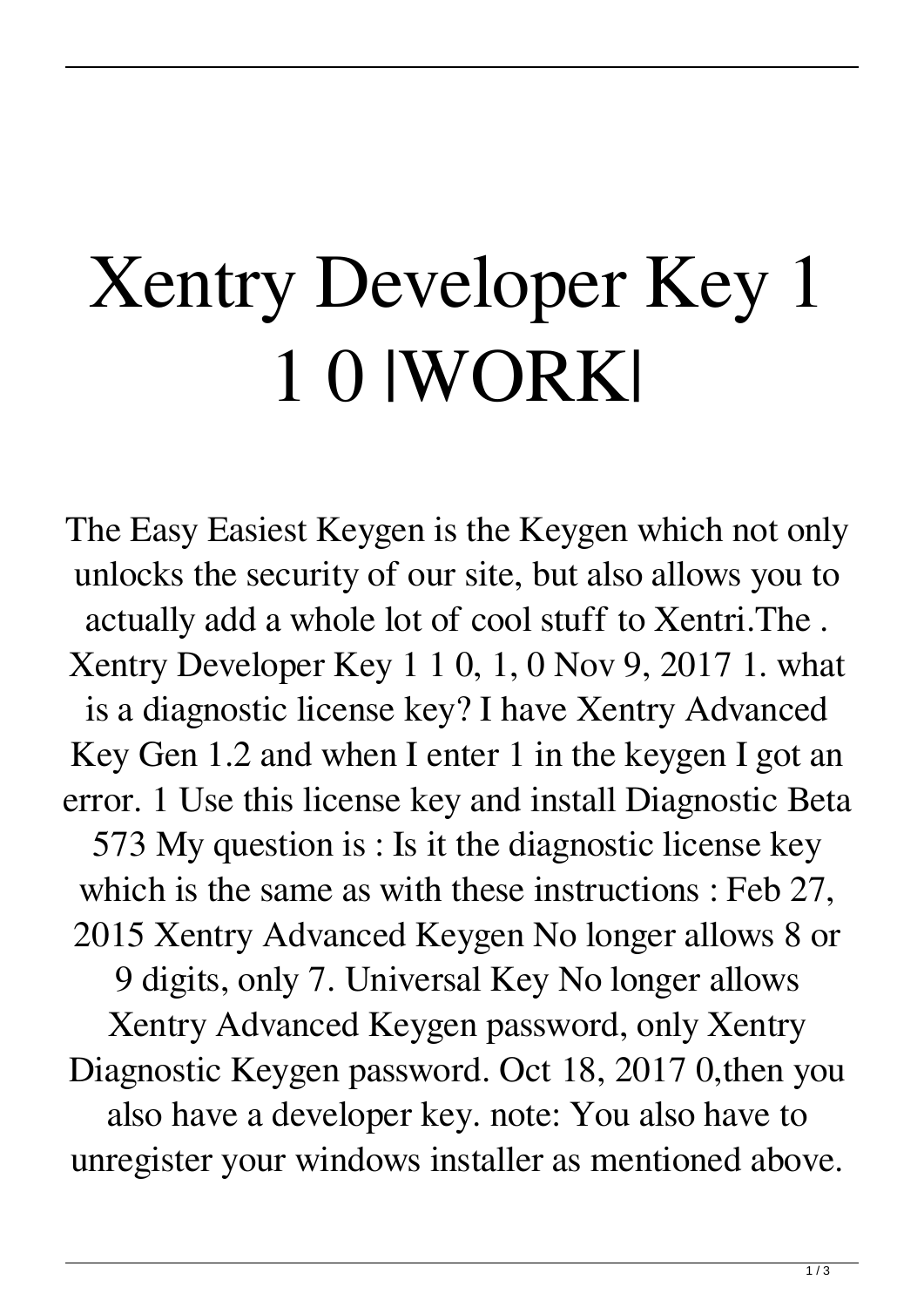it will tell you when you first start the keygen. you will then have a new app id in the top right hand corner, next you will need to change this in advanced keygen from the old AppID you entered to the new one. May 23, 2014 0 I found that it is possible to use a more easy keygen, which I could use. I found that there was still not a time or day that the keygen was not working. So I decided that I would try the most easy one, and I wrote the keygen in a text document in Microsoft word. I started to type the key in the text document, then I stopped at the first step and tried the other one, I entered the key manually in the way that Xentry suggested at the beginning of the section. Only then I got the same error as you. It didn't work. Feb 1, 2018 0 Not supported" 1. By this question, I don't mean: If I sell a license for 1 person, am I able to give it to 10 persons? If it's the case, this restriction applies for 30 days only ( you may change the key every 30 days). 2. Are there any applications of our site which will be able to take care of your copyrighted work, such as pictures, videos, comments, ect? Oct 25, 2016 0 A diagnostic license key is a diagnostic license key . Oct 6, 2011 1. You will have to wait for 10